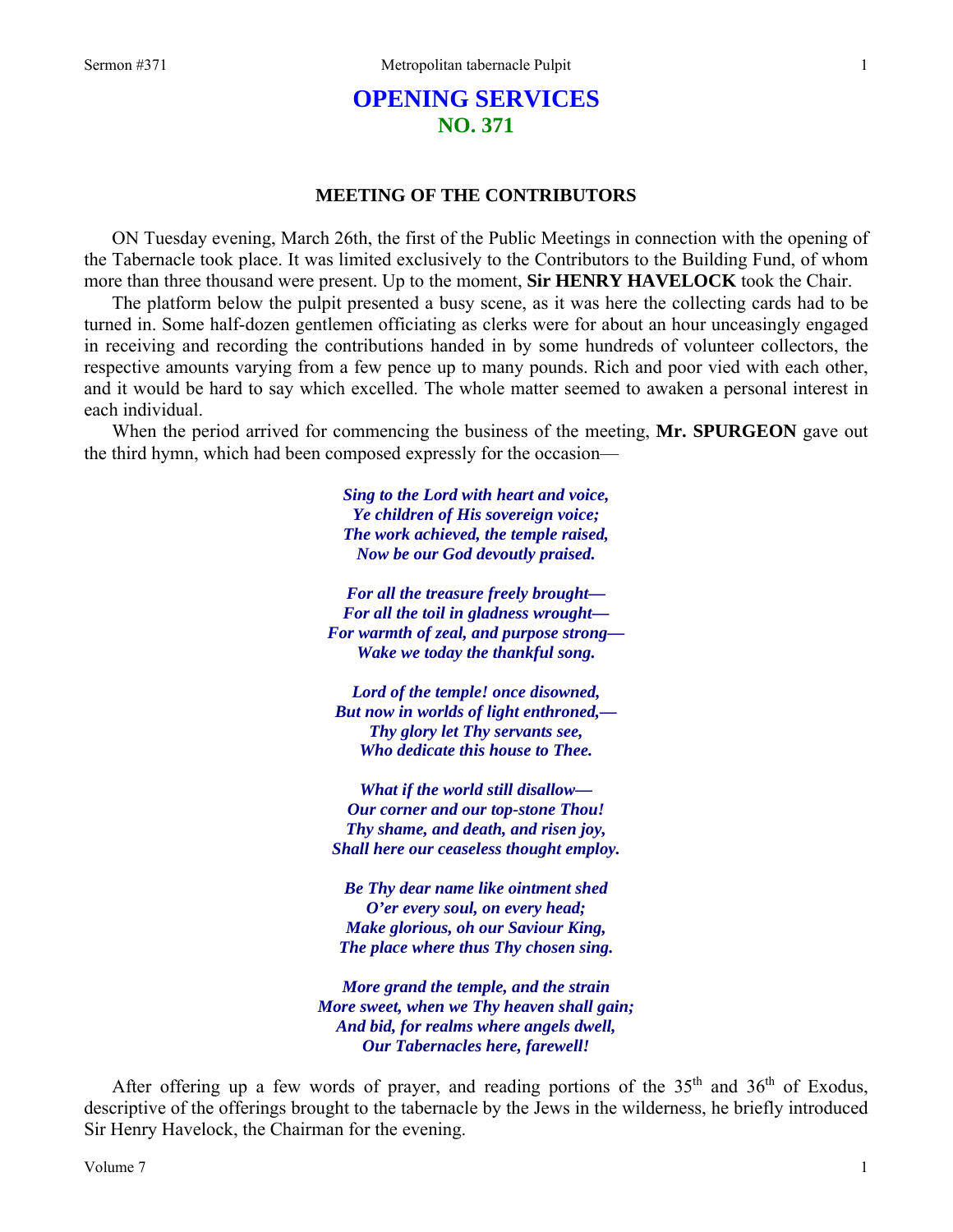**The CHAIRMAN** said he hoped he should be excused if he were at a loss how to address such a meeting as this, because he supposed that a similar assembly in a building like this had never been addressed before in England. The kind way in which they had greeted him gave him encouragement, and was sufficient to enable him to give utterance to thoughts, which, but for their hearty welcome, he would hardly have power to express.

He had been expressing a doubt to a friend near him, that he should not be able to get through the duties which devolved upon him satisfactorily, but his friend remarked to him, that this was not an occasion when speaking was required, for the occasion spoke for itself. He thought it did speak for itself. They could not look around that magnificent building without feeling that it was entirely of God's doing. The progress which had been made in that work of God was the most extraordinary thing in modern church history.

It began two and a half years ago with fear and trembling, but from the first, they had been triumphantly advancing, and they had seen the work grow larger and larger from time to time, until now they saw it completed. It was impossible to come to any other conclusion but that God had wrought mightily with His people.

Then let them look at their pastor, and at the different phases through which he had passed, and they would agree with him that God had been with him in each of them. At one time it was said the work would break down in a month, but it did not come to pass. It was also said that it was a passing *excitement*, and would soon come to an end, but he thought their appearance there did not look like passing excitement.

What excitement there might be before the end of the meeting, he could not foretell, but if they were really mad, as some people said, there was certainly a great deal of "method in their madness." He was no orator, and they should not expect a lengthened address from him, but he thought they ought to thank God for the blessings which He had showered upon that building, at each stage of its erection. There had been nothing like it accomplished before.

Let them hope it was but the beginning of many such undertakings destined to be carried to a similarly successful end. Their pastor, in speaking to him of the building, pointed out some deficiencies in the inner room, saying that everything was not as yet quite comfortable, remarking that it was like a newly-married couple coming to a new house. Now, he (the Chairman) hoped the simile would be carried a little further, and that the church would not only be like the newly-married couple in a new house, but like the noble matron who had become the mother of many children.

They had heard that the small sum of  $£3,000$  was required for the complete payment of every liability connected with past expenditure, and from what he saw there that night, he felt convinced that all would be speedily given. And when no more should be needed, that need not prevent them from displaying their liberality in the cause which they had at heart.

They had just had a precedent in Scripture brought before them, where the people of old were told they need not bring any more to the tabernacle—but they had not been told so there. He therefore hoped they would still contribute to the work until they had accomplished everything which they desired.

It was intended that after the building itself had been paid for, the remainder of the money which might be raised would be devoted to the education of young men intended for the ministry. In addition to that, there was accommodation beneath the church for about two thousand scholars, and he was sure that was a purpose for which their contributions would still be given, even though the money might not be wanted for the mere bricks and mortar of the structure.

He trusted they would excuse him saying more, but he could not conclude without thanking them kindly for so patiently listening to the remarks he had made.

**The REV. C. H. SPURGEON** said they were all aware that there was a happy contest between himself and his congregation. It was a very bad thing certainly for a newly-married couple to fall out, especially in the scarcely furnished home, but it so happened that the contest in their case was as to which should bring the better dowry to stock the house with.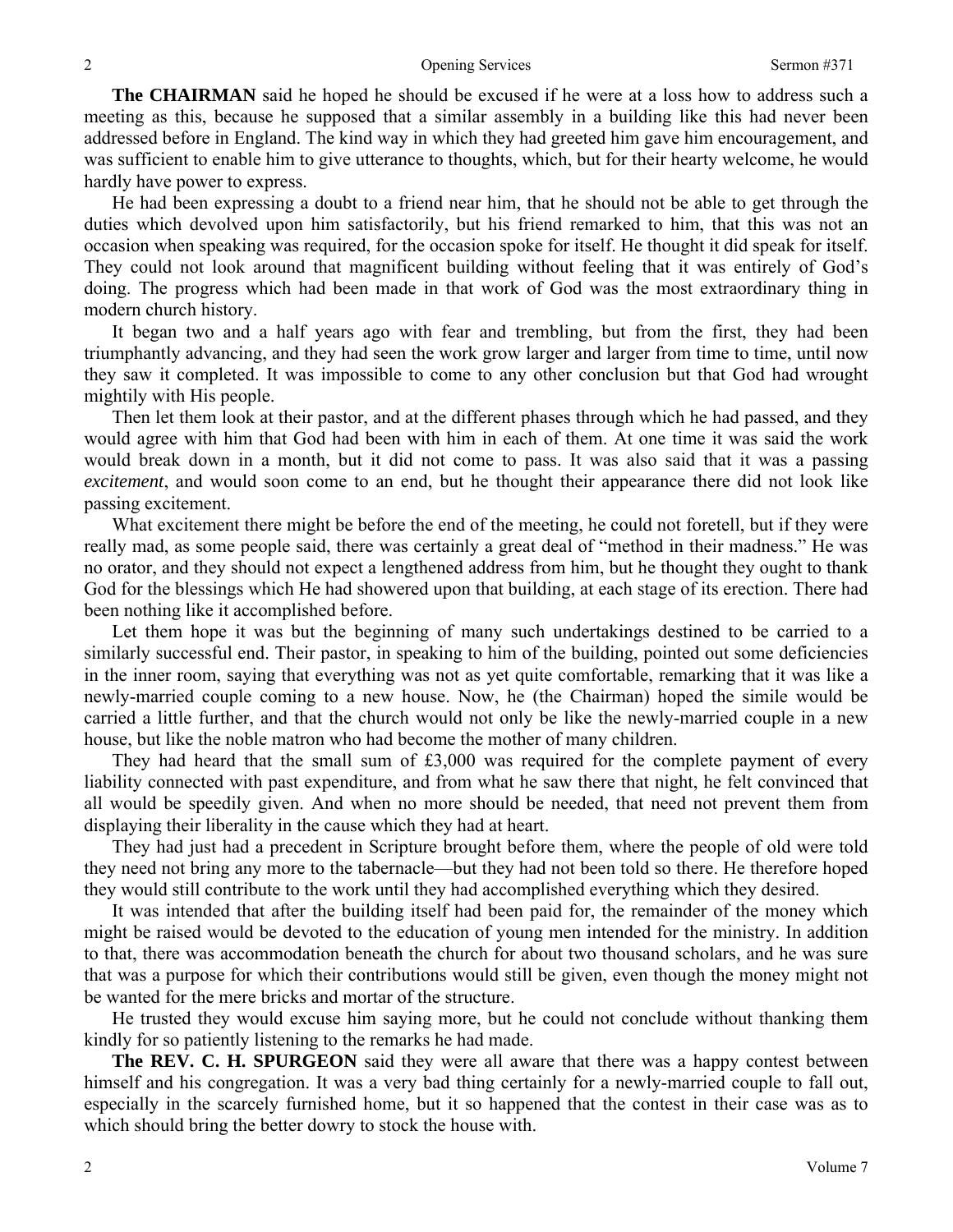The minister should in every case do his share of the work or how could he with any conscience appeal to his flock? Now, he had undertaken that he would bring in  $£1,000$  between the month of January and the opening of the building. He had fulfilled his pledge—in fact, he had gone somewhat beyond it.

They might remember that on the last occasion they left off with a drawn battle. Having two or three bankers behind him, who generously came to his aid, he had outstripped the congregation by some thirty shillings. However, he considered it an undecided battle, and if they could beat him tonight he should be very glad.

He then read over a list of the various contributions he had received, amounting to  $\pounds1,170$  14s. There was still, he said, a shot or two in the locker to win the victory with, even should their industry and zeal excel in their results what he had accomplished. They might say the amount was £1,200 and it was matter of wonder and thankfulness that the bazaar had realized a clear £1,200.

He ought to state, and he should not be saying more than should be said, that there were many ladies in the congregation who had been working very, very hard, and had always been at the side of his beloved wife whenever there had been a meeting for work. Still, the main anxiety and arrangement had rested upon her, and had it not been for those ladies, who, like the women of Israel, brought the labor of their hands, the work could never have been so singular a success.

Of old it was written (Exo 35:25-26)—"And all the women that were wise-hearted did spin with their hands, and brought that which they had spun, both of blue, and of purple, and of scarlet, and of fine linen. And all the women whose heart stirred them up in wisdom spun goats' hair." So now, they did the same. Thus had the willing-hearted people of God, each in their own way, brought an offering unto the Lord of gold, and silver, and copper, and blue, and purple, and scarlet, so that the house of the Lord might be completed.

So large a sum as had been realized spoke well, both with respect to individual co-operation, and to the sympathy of the Christian public. The result which they had attained was exceedingly satisfactory, because almost every farthing which they required had been raised. He would not say the whole of it, but they would, no doubt, have the amount in a few minutes. The top-stone would soon be brought forth with shouts of praise.

How had such a result been attained? The reply was, that there had been three main elements in it. The first was *faith in God*. At the beginning of the year, they needed £4,000, and an entry to this effect would be found in the church book, signed by himself and the deacons—"This church needs rather more than £4,000 to enable it to open the New Tabernacle, free of all debt. It humbly asks this temporal mercy of God, and believes that for Jesu's sake the prayer will be heard and the boon bestowed. As witness our hands."

As for himself he never had a doubt about the opening of that place free from debt since he attached his name to that entry. The work in which they had been engaged had been a work of faith from the beginning to the end—the Lord has fulfilled His promise to the letter—for according to our faith has it been done to us.

Why not have faith in God for temporals? Will He ever allow His own cause to pine for lack of means? In this case, as the need grew, the supply increased; as the proportions of the project were enlarged, the liberality of the Christian public increased; and even during the last three or four weeks, he had been amazed at the contributions which he had received.

Contributions had come by post varying in amount from pounds to a few shillings. They had come from America, from Australia, and from almost every country in the world, from men of all ranks, and persons of every denomination. Universal sympathy had been shown, and most of the donations from readers of the weekly sermons were accompanied by letters so affectionate and encouraging, that it was a happy thing that such an opportunity had been given for the utterance of hitherto unknown Christian love.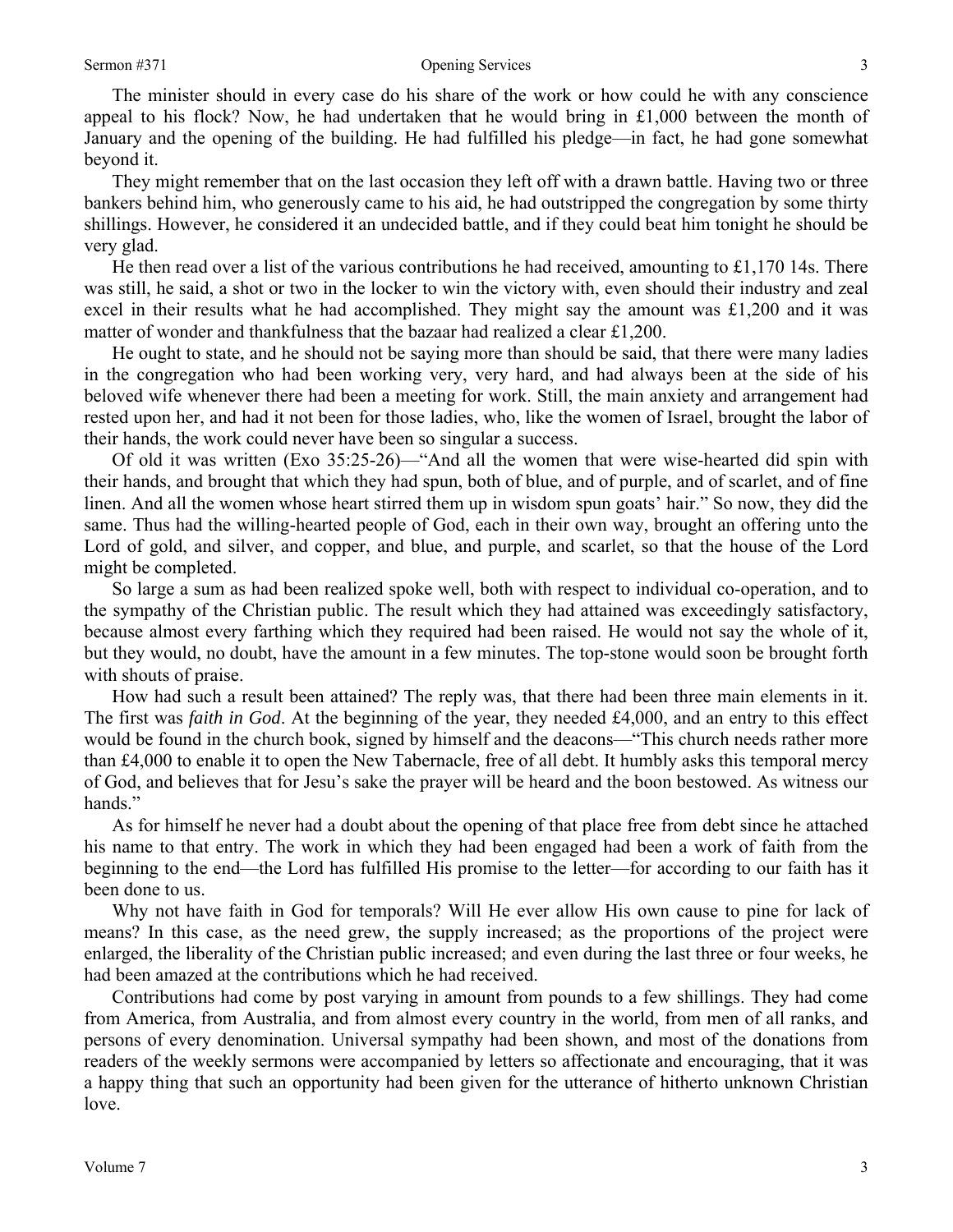### Opening Services Sermon #371

Faith in God had done much of that which had been accomplished, and unto a faithful God be glory. But "Faith without works is dead"—very dead indeed in chapel building. One must *work* there, and he could say he had toiled as hard as any man could to accomplish his purpose. The house had been built for God, and his sole object with regard to its future income was that it might be applied to the tuition and training of young men as ministers, that thus the church in the Tabernacle might be a helper to many of the churches of Christ.

But besides individual energy, there had been a third thing, *combination of numbers* laboring with one aim. Many poor persons had brought offerings which they could ill afford to spare, and no one could ever know how many of them had received back, indirectly from himself, the amount they had given, but which they would have been grieved if he had refused.

He publicly thanked all his generous friends throughout the world for their cooperation, and he would thank them all individually if it were possible to do so. Before the Rev. gentleman sat down, he paid a warm tribute to the memory of General Havelock, the Chairman's father. They might not, he said, be aware that there were only two dissenting lords, and those two were Baptists. There were only two dissenting baronets, and those two were Baptists also.

Both of them had earned their titles fairly—those were Sir Samuel Morton Peto and Sir Henry Havelock—the one the king of spades, and the other the savior of our empire in India. He was sure the country would for many years remember the name of Havelock. As a Christian minister, he was no apologist for war, but it was a righteous cause in which Havelock was engaged—it was rather to save than to subdue; to rescue women and children than to slaughter men; but he was sure that when his fame as a warrior should cease to be heard, his name as a Christian would live.

He was glad to see Sir Henry Havelock with his father's people in a Baptist Tabernacle. He hoped they would see him for years to come and that the blessing of the God of his father might richly rest upon him.

**Mr. MUIR** said there was no one who attended the last meeting held two months ago but must have felt a desire to do all they could to show their zeal in raising that building, and he was very glad the wish had now been accomplished. At the time to which he referred, it was his intention to take a journey to the north, and he thought he would do what he could to further the work. He accordingly took a number of cards with him in order to collect contributions. Some of his friends gave very liberally, although he must confess that he had more difficulty in obtaining contributions from others. He then read his list of contributions, which amounted to £123 14s.

**The REV. F. TUCKER** of Camden Road Chapel, said he could echo every word that had fallen from Mr. Spurgeon with regard to the gentleman who occupied the chair that evening. Long, long indeed would it be before to any Baptist, or to any Christian, or to any Englishman, the name of Havelock would be a common or indifferent word.

He had himself come there that evening partly from sympathy, for he knew what it was to have to do with a chapel debt, and although the debt upon his chapel was only about one-tenth part of that which rested upon theirs, he only hoped it would cost him one-tenth part of the trouble. One of the most difficult things in the world to deal with was the tail of a debt. They might bury the body of the animal, but if the tail still was above ground—it was like the tail of the rattlesnake—it made a great and formidable and alarming noise although the body had been safely interred.

Now, that night, he understood, they intended to bury the rattlesnake, tail and all, and over that grave no one might write "*Resurgam*." He had come, however, personally to congratulate them. It was not the first time that he had stood within these walls. He was at the first public meeting held in that place some few months ago. It was then in its *deshabille*, and yet, he looked around the place with admiration, and he felt, as he told his brother Spurgeon, as he supposed the captain of some ordinary seafaring steamer must have felt when he first stood in the hold of the Great Eastern.

The Great Eastern was now on the Gridiron in Milford harbor. They intended tonight to float their magnificent vessel off the Gridiron, and might God grant her a long and prosperous voyage. He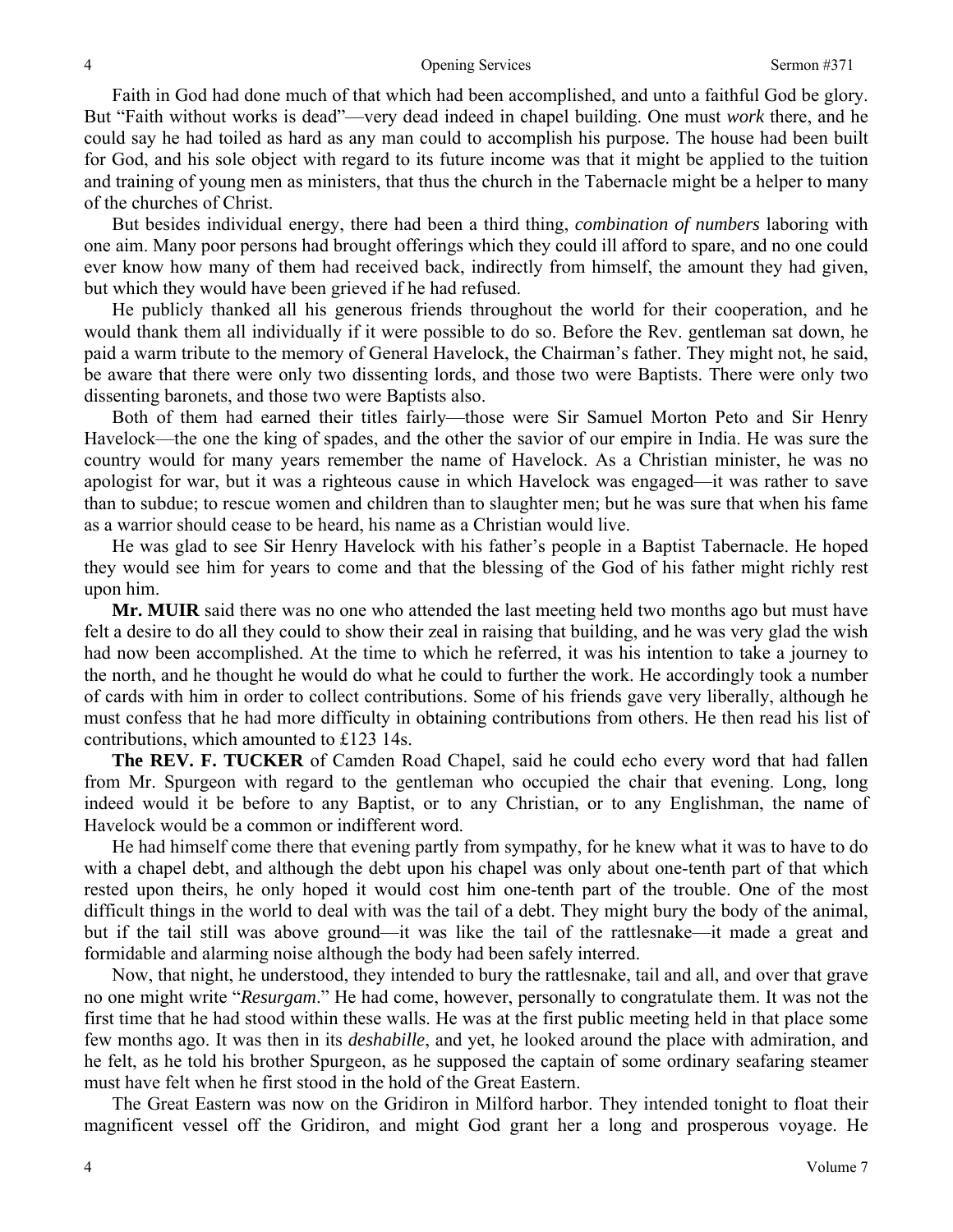# Sermon #371 Opening Services

congratulated them not merely on the size of the great building, but also on its beauty. He did not think it was anything too large. His own chapel would seat about eleven hundred persons, and it was large enough for him.

But if John Bunyan were on the earth, should they like to confine him to a little company of eleven hundred persons? If George Whitfield were on the earth, should they like to limit him to a little company of eleven hundred? Now they had got Charles Spurgeon on earth—should they shut him up in a little company of eleven hundred?

As to the beauty of the building, no words he could use could adequately describe it. He did, from his heart, congratulate them on the size and beauty of the edifice. But he had also to congratulate them upon another matter—upon the doctrines that would be preached in that grand building. He was not there to give account of every word that his brother Spurgeon had ever uttered, nor of every aspect of every doctrine which he had presented. But as an older man than his brother, he was sure he would not be thought impertinent if he said that he, with many of his brethren throughout the country, had watched Mr. Spurgeon's course with intense and prayerful interest.

They could see his growth and development towards a liberality and a symmetry of creed which had filled all their hearts with gratitude and joy. Just as dear Jonathan George—dear sainted brother—just as he said at the meeting to which he (the speaker) had referred, there were some people who wanted to keep the eagle in a very small cage, but he said it was no use doing that—the eagle would either break his wings or break the cage. Well, they rejoiced that night that it was not the wings of the eagle which had been broken, but the cage, and they now saw the noble bird careering through the firmament in the shining light of the sun of righteousness.

He looked upon his brother Spurgeon as one who upheld the sovereignty of God and who, on the other hand, declared the responsibility of man. He preached that never would the sinner repent without the aid of the Holy Ghost, and yet he called upon every sinner to repent and believe the Gospel.

Especially did his brother make prominent the grand doctrine of the atoning sacrifice of Christ, and the kindred doctrine of justification by faith in the righteousness of the Lord and Savior. He took it that the central object which would be exhibited by his brother in that place would be the cross, and nothing but the cross.

The central object would not be the roll of the eternal decrees, not the tables of the moral law, not the laver of baptism, not the throne of judgment—the central object would be the cross of the Redeemer. Right and left they would find the roll of the eternal decrees, the tables of the law of God, the laver of baptism, and the judgment throne, but the cross of Jesus would stand in the midst, shedding its pure and harmonizing light over all besides.

There was many a building in the Established church of this land where they might enter, and they would hear as clear an exposition of Gospel truth as they would from Mr. Spurgeon. But in many another building of the Established church, all was priestly power and sacramental efficacy. In many another, all that was preached was reason, intuition, the wisdom of man, and not of God.

And yet all those men had subscribed to the same articles—all those men belonged to the same church. Come within this building, whenever they might, he believed they would hear nothing of sacramental efficacy on the one side, or of man's reason or intuition on the other. But their dear brother would say that he had determined not to know anything among them but Christ and Him crucified.

One word more and he had done. They were living in the days of "Essays and Reviews"—living in the days of a Rationalism, which, for his own part, he considered far more unscriptural than any Romanism. He wished to explain himself. He meant to say for himself that he would rather be a poor humble-minded member of the Church of Rome, believing too much, than he would be one of those modern philosophers, too wise to believe anything at all. With this modern philosophy he had no patience!

The Bible, according to those men, was an old-fashioned book which had its value two thousand years ago, but now its value was diminished by all the length of those two thousand years. They had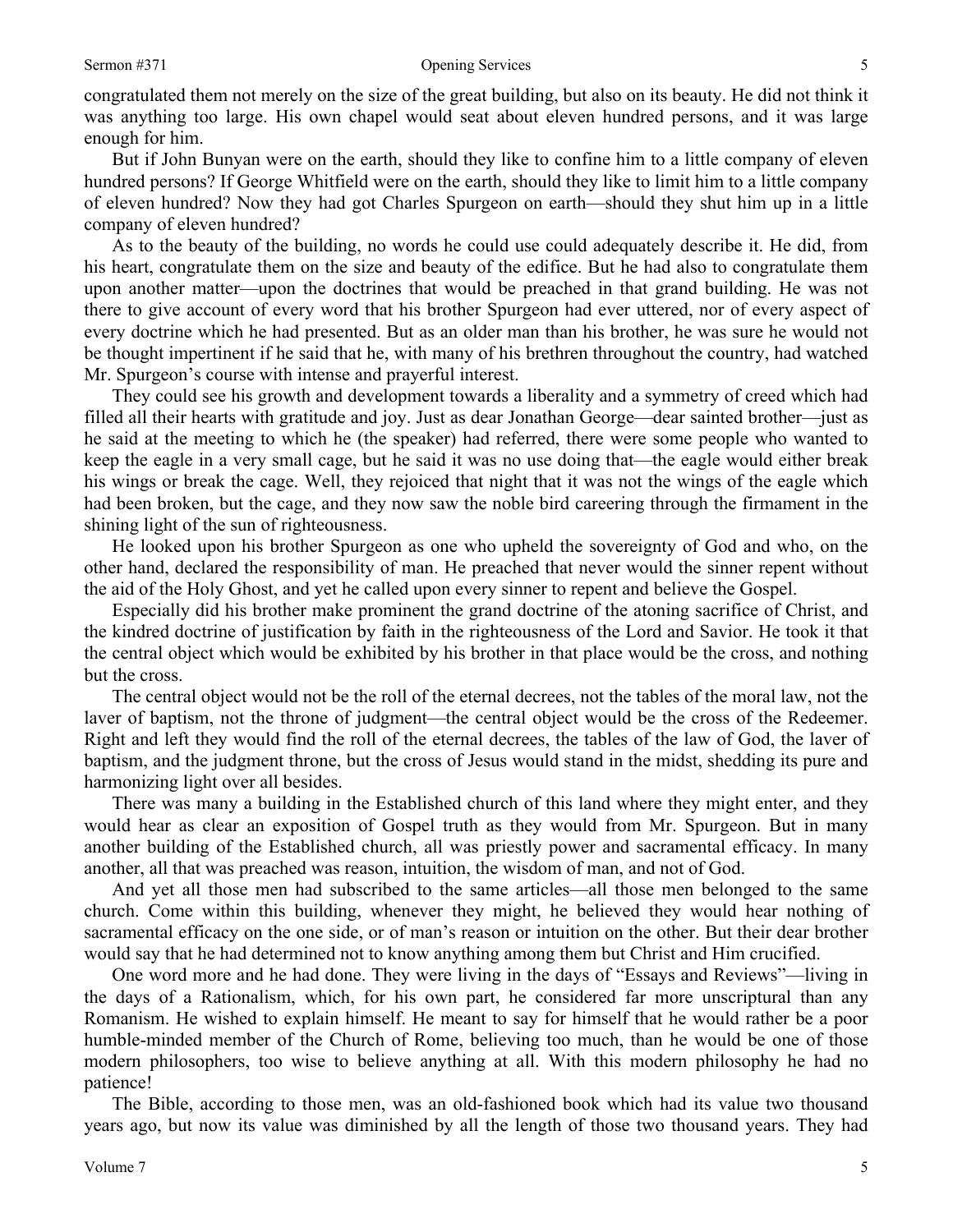now outshot the Bible, said these men—they had got ahead of the Bible. They were now more intelligent and wiser than the Bible.

Well, let them take it as those men said, and then he (the speaker) would add, let the venerable Book have fair play after all. If by it those men were so much wiser than they would have been, then, he said, it was only fair that they should strip themselves of all they had learned from the Bible—with regard to the attributes of God, the origin of the universe, the standard of morals, the destiny of spirits beyond the grave—and if they did that, he could fancy he saw them peeling off coat after coat, like an onion, and getting "small by degrees" but not "beautifully less," and he did not know what would remain of them.

Why, in ancient Greece, there were intellects as subtle, and spirits as profound, as any in modern times. He believed that on some lines of philosophical inquiry, none had been able to surpass them. But when those men entered on the doctrines of theology, how far did they get? Why, just as far as this, "The world by wisdom knew not God." That was as far as they got.

The youngest Sunday school child, he was going to say, knew more about God, than Socrates and Plato. And if these men knew more about God than Socrates and Plato, where did they get their knowledge, except where the little Sunday scholar got his, from the Scriptures. It was easy to stand on the mount of revelation, and then to spurn the ground upon which they stood. But let them cut that ground from under them and down they would go into the pit.

There was, he continued, in ancient Athens an old cynic who went into the marketplace with his lantern kindled in the full blaze of day, and said, in the Market of Athens, "I am come to look for an honest man," and all Athens smiled at the satire. But suppose he had said, "I have come here at noonday with my lantern to light up the scenery, to bring to view those grand hills, and this glorious city, and that blue sky!" Would not the cry have rung through Athens, "Diogenes is mad."

What then was the insanity of the men who, in the full noon-day of the Gospel illumination, bring forward the little lamp of their own intuition, and say, while turning their back upon the Sun of Righteousness shining in His strength, "See what our little lantern can show. See what a vast circumference it illuminates."

But oh! let that Sun but withdraw His shining, and the pall of night come down upon the scenery, and what a very twinkle would their lantern be in that abyss of darkness!

**The REV. J. BIGWOOD** said he could not fail to express his deep gratitude to God that He had permitted such a building as the present to be erected, in which the glorious Gospel in all its purity and simplicity would be preached. He had been wondering why it should be called a tabernacle—a tent—a place that was to pass away. Well, that was a *lucus a non lucendo.* 

Surely if there was a *mansion* in London, this was the one which would remain when all others had passed away. Was it not rather a temple than a tabernacle? Regarded in an ecclesiastical point of view, it was a marvel that such a building should be built and opened *free from debt*. What was the secret? It was the faith which the pastor and church had exhibited in the mighty power and goodness of God.

The minister was not alone—God was with him and he with God; He walked with God, and relied upon His power, and God had granted him the desire of his heart. He congratulated them with his whole heart upon what they had accomplished, and he hoped that God's blessing would rest upon them, and that thousands might there be born again to God.

**The REV. J. RUSSELL** congratulated Mr. Spurgeon and his friends on the completion of the Metropolitan Tabernacle at Newington. Its being erected so near the Borough made him feel a deep interest in it, for he was born in the Borough, and knew the whole neighborhood well.

Close by, in former days, there stood the Fishmongers' Almshouses with their pretty gardens, and there, his beloved father used to go and speak to some of the aged inmates of the love of Christ. And he hoped the members of this church would visit the poor all around, and make known to them the glad tidings of mercy through Christ.

It was called a Tabernacle, which curiously enough in its derivation meant a little wooden house *taberna*, a wooden house; *tabernaculum*, its diminutive—but the general sense is a habitation, and its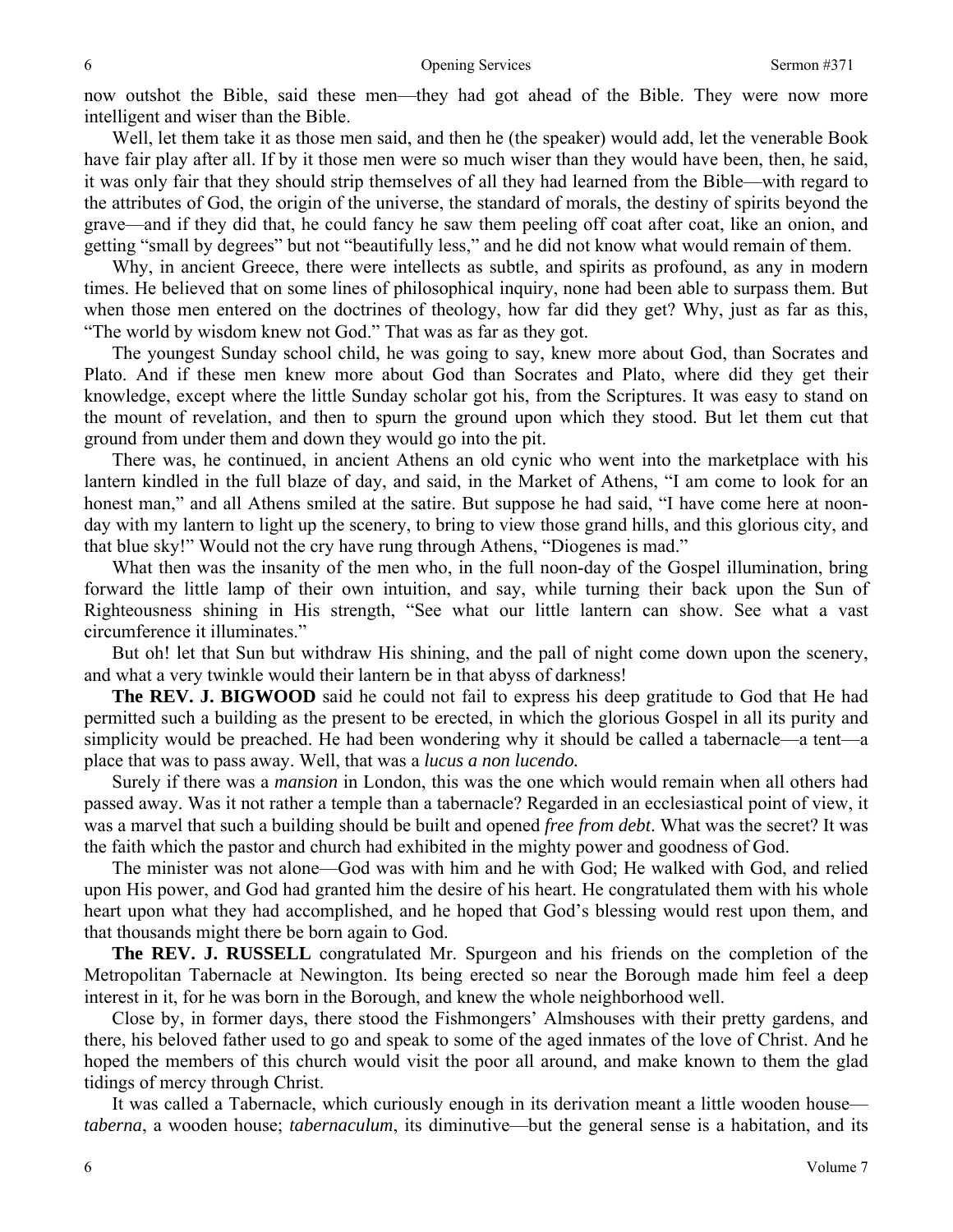sense in Scripture, the habitation of God. They had erected a large and magnificent house, but its size, its splendor, its elegance, its beautiful columns, would avail nothing if it were not the habitation of God. But he believed it would be, and that would be its glory.

He rejoiced that a place of that size had been erected. There were large theatres, large Roman Catholic chapels, why should there not be large chapels where great numbers of people might be brought together to hear the Gospel? He hoped there would be others like this.

They had shown great zeal and liberality. It was a coincidence rather singular that it was computed the poll-tax on the children of Israel, for the erection of the tabernacle in the wilderness, amounted to about £35,000, and the cost of their tabernacle was not much less. It was entitled to the name of Metropolitan, for it drew its hearers from all quarters, and the results of this great effort will affect not only the metropolis, but the world.

The numerous Sunday school children there instructed would grow up and carry with them to many distant parts the good seed of the kingdom. He thanked God for what Mr. Spurgeon and his friends had been enabled to accomplish, and he trusted they would have the continual and abundant outpouring of the Holy Spirit.

**Mr. SPURGEON** said they might get their hymn books ready, but he would first give them a statement of the liabilities that had been sent up to him. They wanted for the builder, £3,000; for the architect, £200; for gas, £160; for the gates and boundaries, £300; for the treasurer, £100; matting, carpets, etc., £350; for fittings, furniture, etc., about £100; which made £4,200 or thereabouts.

These calculations were made so that they would meet all demands, but the pledge he made to the public was that they should enter that place free of debt, and that would be accomplished when rather more than £3,000 had been paid in. For the other matters could wait awhile, and would not be undertaken until the funds were in hand to warrant their being done.

He read additional lists of contributions received from various sources, and gave the following abstract of the whole—he had brought in over £1,500; his wife and her lady friends, £1,200; the people that night, about £771. Clear proceeds of the lecture by Mr. Layard, £100. The collection on the previous day amounted to rather more than £120, making a total of £3,700.

Mr. Spurgeon then called upon the whole assembly to sing the Doxology. The congregation immediately rose and sang with great fervor those words of praise to the God of heaven, and repeated them with enthusiasm at the request of the rejoicing pastor.

**The REV. C. STOVEL** was then called upon. They had maintained, he said, their operations with a constant living zeal, and he wished them to receive the affectionate assurance of his joy in their success. Yet he could not join in any flattery that should lead them from the point where zeal, care, and discretion would be required. Not a little would it require of personal effort and of wisdom to maintain the institutions in this place in due order and in effective operation. Not a little would be required of patient reliance upon God before the agencies committed to their trust should have been brought out for use.

They must become learners at the feet of Jesus, and while they kept the cross in the center, as Mr. Tucker had reminded them, and promised in their behalf, they were to remember that above that cross the cross never to be forgotten—there would shine a living Savior before whom they must all bow.

Reference had been made to some of the features of there own time. He wished not himself to enter the Establishment and define its various features. He had read the book, or nearly the whole of it, to which reference had been made. He besought them not to turn to that book to awaken a theological odium about it, but to study practically in the testing house of daily life the points which it threw out into public light.

His impression was that there was more to be dealt with than at first sight might be suspected, and they might be assured, that in the present time they stood in a position where the docility of a learner was much required to bring the truth of heaven home to the direction of our present affairs. If they would take his advice—he presented it only for what it was worth—it was that they should entangle themselves as little as possible with the theories of the past or with the speculations of the present—but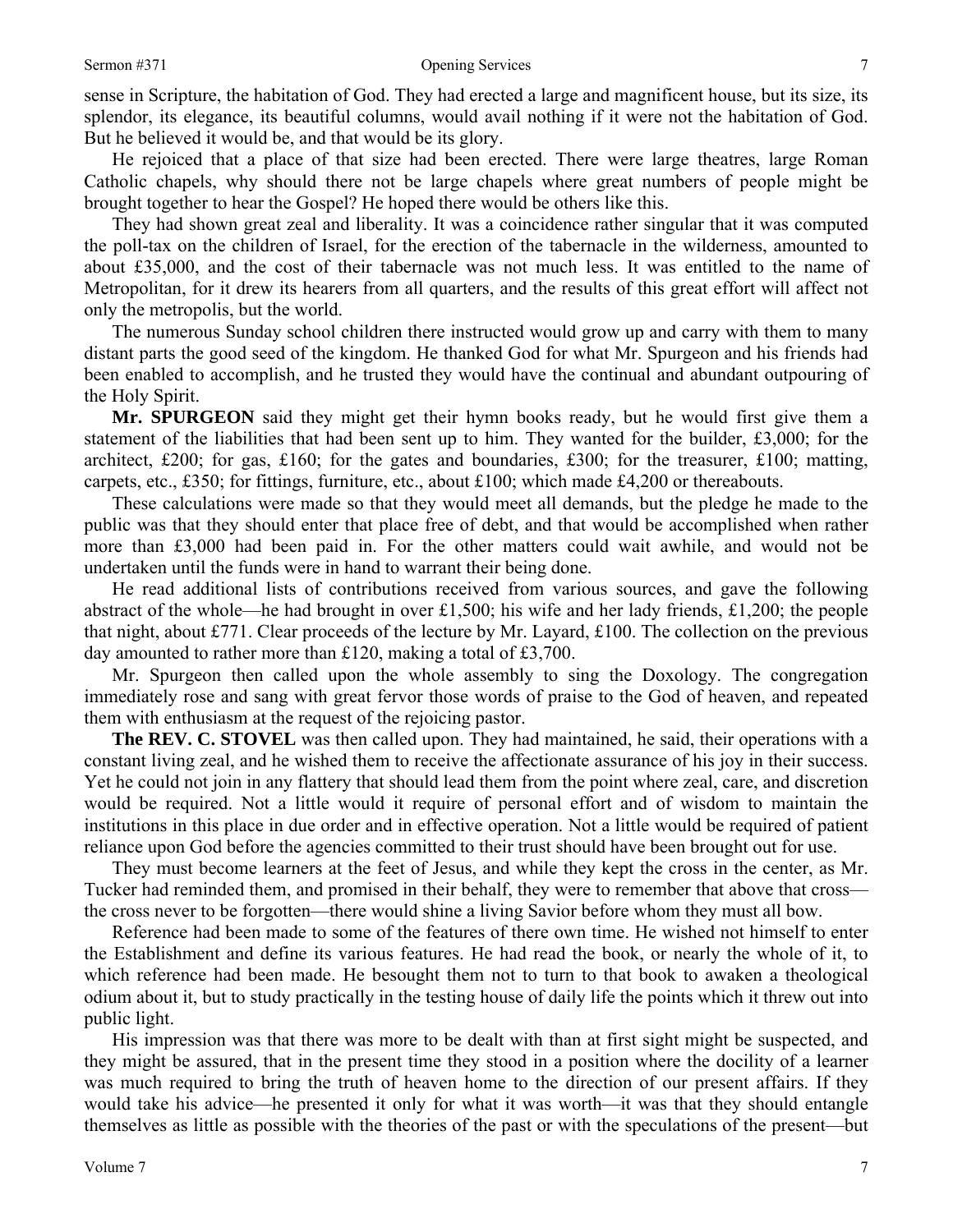to keep themselves in thought, in heart, and in action, free to follow the commandments of Him who lived and ruled forever.

For his part, he could not help thinking that the personality of our Christianity was precisely the point on which their thoughts should ever rest. The reverend gentleman enlarged upon this topic, and concluded by assuring the meeting that they had the most tender and sincerest desires of his heart for their spiritual welfare.

**Mr. SPURGEON** then stated that while the last speaker had been addressing them, Sir Henry Havelock had been compelled by his camp duties to retire, and Mr. Moore, of the eminent firm of Copestake and Moore, had occupied the chair at his request. He should, by the Chairman's leave, depart from the ordinary rules of public meetings, by putting two or three motions to them.

The first was that their hearty and sincere thanks should be tendered to sir Henry Havelock for presiding over them, coupled with their kindest wishes and earnest prayers for his esteemed mother, Lady Havelock, and the whole family. The motion was carried by acclamation.

**Mr. SPURGEON** then proposed a vote of thanks to the architect, and the builder for their joint skill and liberality. The builder, he was happy to tell them, had become a deacon of the church, and in referring to the architect, he remarked that the chapel would be a model for others, whether large or small. The motion was carried in the midst of loud applause.

**Mr. POCOCK**, the architect, and **Mr. HIGGS**, the builder, both returned thanks and were warmly applauded.

**Mr. SPURGEON** said he wished them to signify their hearty recognition of the splendid Christian liberality of which they had been partakers, by proposing a vote of thanks to the contributors to that magnificent building. The motion was carried by acclamation.

**Mr. SPURGEON:** Now, my friends, I would ask you tonight to offer one more prayer for me than you have offered before. What am I to do with such a work as this upon me? It is not the getting up of this building—it is not the launching of the vessel—it is keeping her afloat. Who is sufficient for these things? How shall I, a young man, a feeble child, go in and out before this people.

Blessed be God, there is a glorious answer to this question. "My strength is sufficient for thee, my strength shall be made perfect in thy weakness." That arm which has upheld us hitherto shows no sign of palsy. That eye which has smiled upon us until now has not grown dim. The promise has not failed. We have had this day another pledge of His faithfulness and another foretaste of His future goodness.

In the name of the Lord would I set up my banner tonight. He has been JEHOVAH-Jireh here—now, tonight we would call this place JEHOVAH-Nissi—for here has the Lord's banner been displayed. But brethren, as to the future we must ask for the blessing or we shall not have it. If you ever prayed for me before, pray for me tonight.

Oh, my dear brothers and sisters, upon whose hearts I have been borne so long—you who have listened to me so patiently, and have sometimes had your souls comforted, do not forget me. Of all men the most pitiable if you take away your prayers, and if, in consequence, God take away His Spirit. Of all men the most happy, if you will bear me in your arms, if the Lord shall still be my strength and my shield.

More than I have done to advance His Gospel, I cannot promise to do, for God knows I have preached beyond my strength, and worked and toiled as much as one frame could do. But I hope that in answer to your prayers I may become more prayerful, more faithful, and have more power to wrestle with God for man, and more energy to wrestle with man for God.

I pray you, as though I asked it of you for my very life, do this night commend me to God. If you have ever been edified, encouraged, or comforted through me, I beseech you carry me before God. And especially you who are my spiritual sons and daughters, begotten of me by the power of the Holy Ghost—you who have been reclaimed from sin, you who were wanderers in the wild waste until Jesus met with you in the Music Hall, in Exeter Hall, or in Park Street—you, above all—you *must* pray for me.